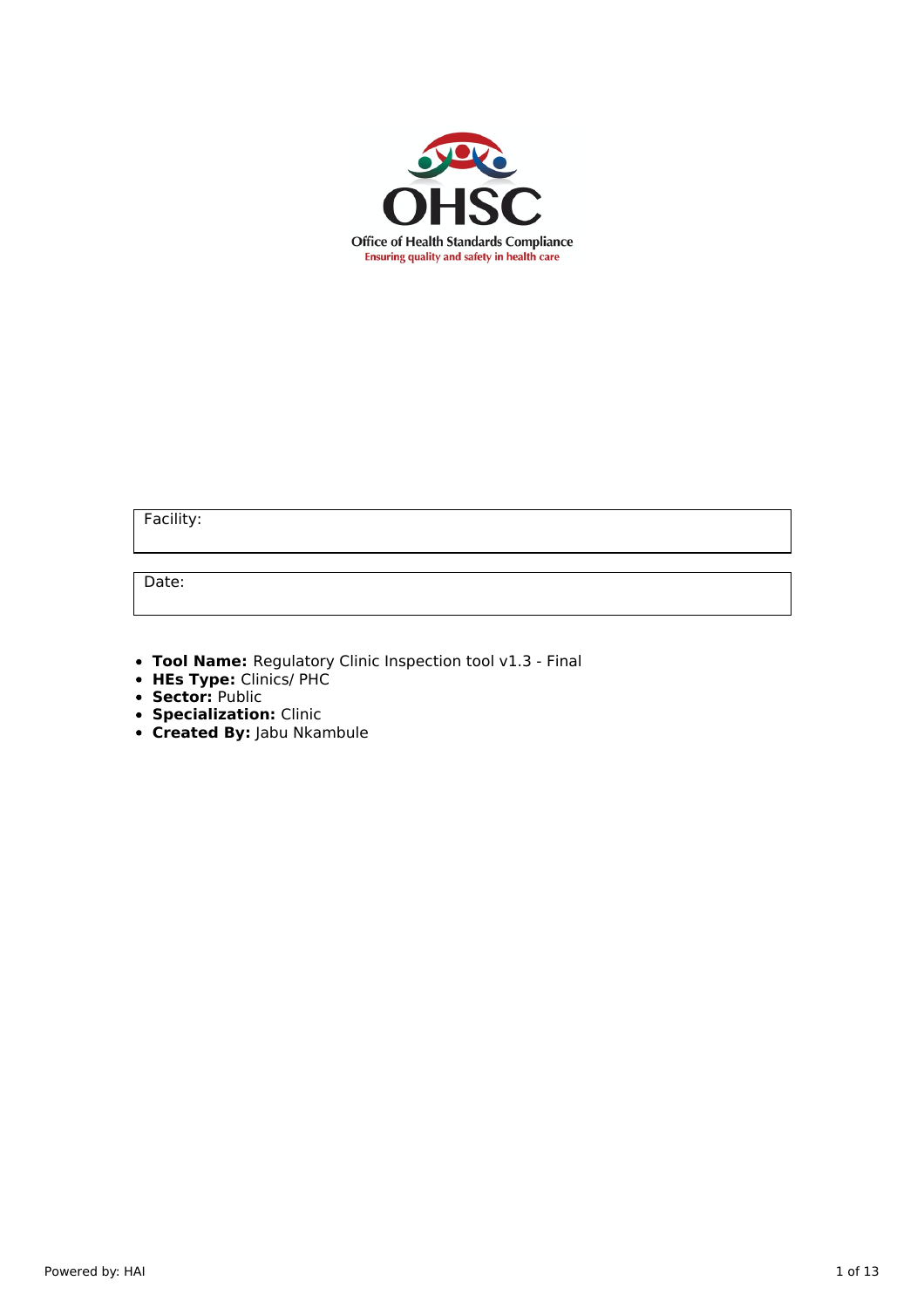# **3 Dispensary / Medicine Cupboard**

**Domain 3.2 CLINICAL GOVERNANCE AND CLINICAL CARE**

**Sub Domain 3.2.1 6** User health records and management

**Standard 3.2.1.1 6(1)** The health establishment must ensure that health records of health care users are protected, managed and kept confidential in line with section 14, 15 and 17 of the Act.

#### **Criterion 3.2.1.1.1 6(2)(b) The health establishment must ensure confidentiality of health records.**

**3.2.1.1.1.1** There is a "No unauthorised entry" sign on the door of the Dispensary.

## **Assessment type:** Observation - **Risk rating:** Essential measure

Observe if there is a sign that reads "No unauthorised entry" on the Dispensary door. All internal signs must as a minimum be laminated. Text on signs must be typed, no hand written signs must be accepted. Signs do not need to be framed, but laminating must be in good condition, no turned corners or peeling loose at places. If frames are not used- posters must be neatly fasten to the wall. Any other sign, e.g. "Staff only" will be scored not compliant. Measure should not be assessed if the health establishment does not have a dispensary but only has a medicine storage room(no dispensing is done in medicine storage rooms and user records are therefore not found in medicine rooms) Not applicable: Where the health establishment does not have a dispensary but have medicine storage rooms

| <b>Score</b> | <b>Comment</b> |
|--------------|----------------|
|              |                |
|              |                |

## **Sub Domain 3.2.2 7** Clinical management

**Standard 3.2.2.1 7(1)** The health establishment must establish and maintain clinical management systems, structures and procedures that give effect to national policies and guidelines.

#### **Criterion 3.2.2.1.1 7 The health establishment implements process to ensure environmental cleanliness.**

**3.2.2.1.1.1** All work completed is verified by the clinic manager or a delegated member of personnel.

#### **Assessment type:** Document - **Risk rating:** Essential measure

Daily inspections will ensure the cleanliness of the building. The person responsible for overseeing the cleaning service must inspect the building daily to confirm that cleaning has been carried out according to the schedule and that all areas attended to have been effectively cleaned. Monitoring tools (e.g. checklists/tick sheets) listing all cleaning tasks must be completed for each room or area. Not applicable: Never

| <b>Score</b> | <b>Comment</b> |
|--------------|----------------|
|              |                |
|              |                |

### **3.2.2.1.1.2** CHECKLIST: The areas listed below are clean.

#### **Assessment type:** Observation - **Risk rating:** Vital measure

Verify whether the service areas listed below are clean. Inspector to observe general cleanliness of the area including but not limited to whether the area is free of dirt and stains. Score 1 if the area is clean and score 0 if not clean. Score NA (not applicable) if an indicated area does not exist in the health establishment.

| <b>Score</b> | <b>Comment</b> |
|--------------|----------------|
|              |                |
|              |                |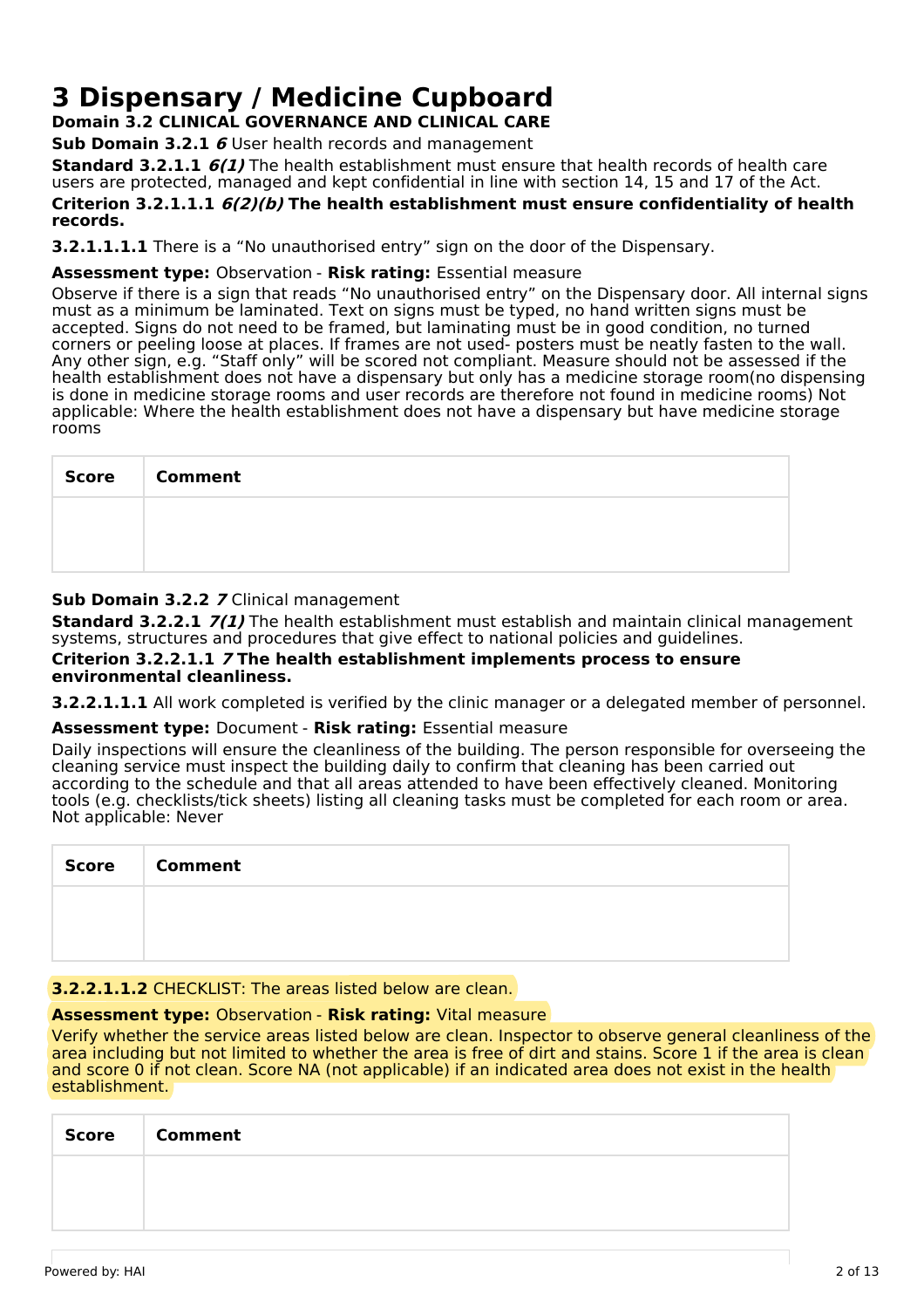| <b>Aspects</b>              | Score | Comment |
|-----------------------------|-------|---------|
| 1. Dispensary/Medicine room |       |         |
| 2. Waiting area             |       |         |

## **Sub Domain 3.2.3 8** Infection prevention and control programmes

**Standard 3.2.3.1 8(1)** The health establishment must maintain an environment, which minimises the risk of disease outbreaks, the transmission of infection to users, health care personnel and visitors.

#### **Criterion 3.2.3.1.1 8(2)(a) The health establishment must ensure that there are hand washing facilities in every service area.**

**3.2.3.1.1.1** CHECKLIST: Hand washing facilities are available.

**Assessment type:** Observation - **Risk rating:** Vital measure

Use the checklist below to check whether hand washing facilities and the items listed below are available. The hand washing facilities can be located within the Dispensary/Medicine Room or immediately outside the Dispensary/Medicine Room, e.g. in a passage or an adjacent room. Score 1 if compliant with the aspect listed below and score 0 if not compliant.

| <b>Score</b> | <b>Comment</b> |
|--------------|----------------|
|              |                |
|              |                |

| <b>Aspects</b>                                                                                                                                                                                          | <b>Score</b> | Comment |
|---------------------------------------------------------------------------------------------------------------------------------------------------------------------------------------------------------|--------------|---------|
| 1. Functional hand wash basin (The basin should not be<br>blocked, broken, or have deep cracks causing leaking of<br>water.)                                                                            |              |         |
| 2. Taps are functional with running water. Explanatory note:<br>Where the health establishment utilises hand sanitiser during<br>drought episodes, this requirement should be scored not<br>applicable. |              |         |
| 3. Liquid hand wash soap. Explanatory Note: Requirement<br>not applicable when health establishment utilises sanitiser<br>during drought episodes                                                       |              |         |
| 4. Disposable hand paper towels (wall mounted dispenser not<br>required in Dispensary/Medicine Room)                                                                                                    |              |         |
| 5. A poster on hand hygiene is displayed above or next to the<br>hand wash basin.                                                                                                                       |              |         |
| 6. Alcohol based hand rub                                                                                                                                                                               |              |         |

#### **Sub Domain 3.2.4 9** Waste management

**Standard 3.2.4.1 9(1)** The health establishment must ensure that waste is handled, stored, and disposed of safely in accordance with the law.

### **Criterion 3.2.4.1.1 9(2)(a) The health establishment must have appropriate waste containers at the point of waste generation.**

**3.2.4.1.1.1** Appropriate containers for disposal of pharmaceutical waste are available.

#### **Assessment type:** Observation - **Risk rating:** Vital measure

Dark green container marked with the words "Pharmaceutical waste liquid or solid" must be available. Not applicable: Where the health establishment does not dispose of the medication but packs the medication for removal to a disposing health establishment.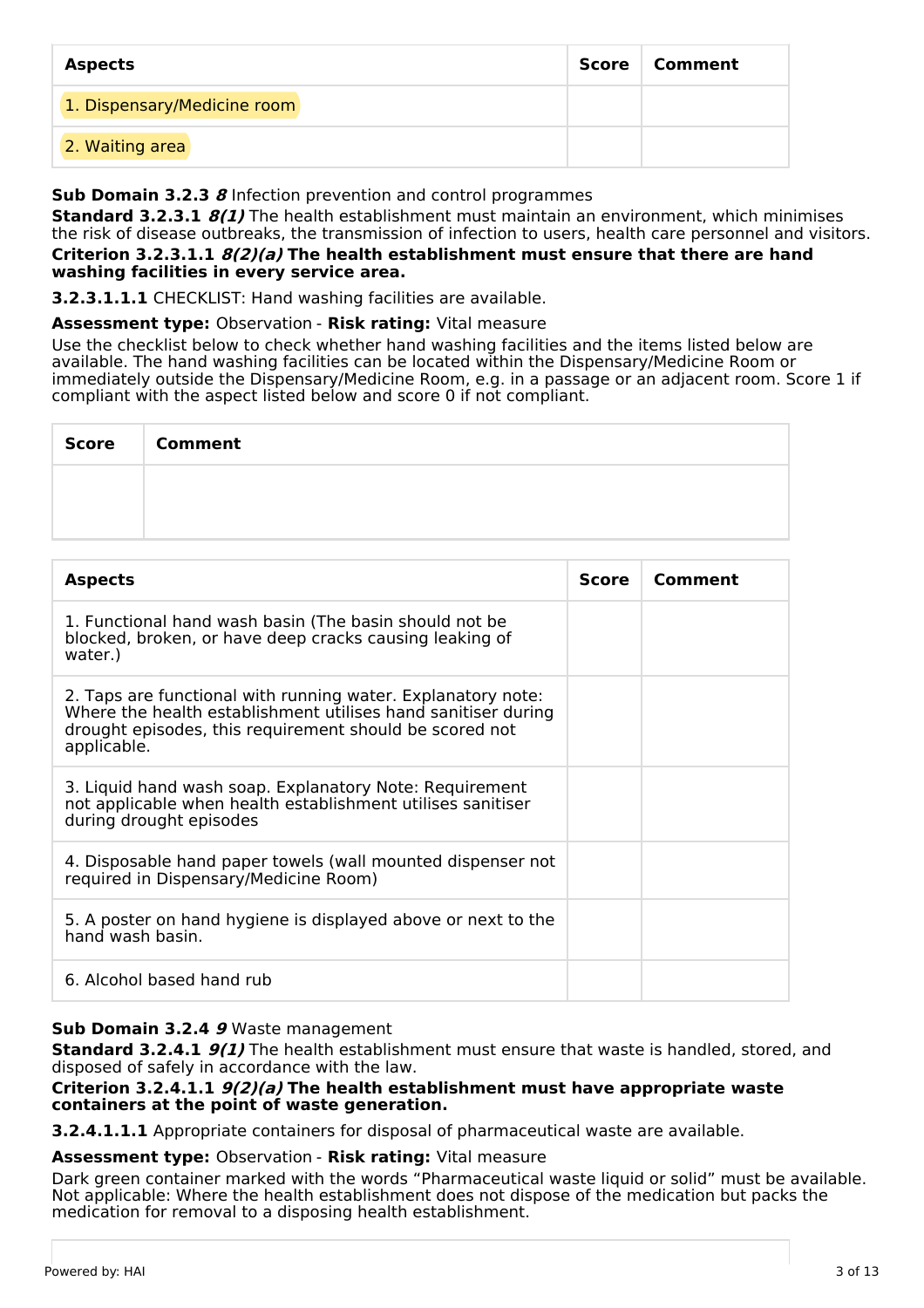| <b>Score</b> | <b>Comment</b> |
|--------------|----------------|
|              |                |
|              |                |

#### **Criterion 3.2.4.1.2 9(2)(b) The health establishment must implement procedures for the collection, handling, storage and disposal of waste.**

**3.2.4.1.2.1** CHECKLIST: Waste is segregated as required by the waste management practices.

#### **Assessment type:** Observation - **Risk rating:** Essential measure

Use the checklist below to check if waste is segregated as required by the waste management practices stipulated in the National Environmental Health Norms and Standards. Score 1 if compliant with the aspects below and score 0 if not compliant.

| <b>Score</b> | <b>Comment</b> |
|--------------|----------------|
|              |                |
|              |                |

| <b>Aspects</b>                                                                                                                                                                                                                                                                                                                                                  | <b>Score</b> | Comment |
|-----------------------------------------------------------------------------------------------------------------------------------------------------------------------------------------------------------------------------------------------------------------------------------------------------------------------------------------------------------------|--------------|---------|
| 1. General waste is disposed of separately in a black or beige<br>or white or transparent plastic bag.                                                                                                                                                                                                                                                          |              |         |
| 2. Pharmaceutical waste is stored separately in a container<br>or box for removal to the disposing health establishment.<br>(This aspect relates to clinics which transfer their<br>pharmaceutical waste to another health establishment for<br>disposal. Pharmaceutical waste includes obsolete medication<br>and medication returned to the clinic by users.) |              |         |

## **Domain 3.3 CLINICAL SUPPORT SERVICES**

**Sub Domain 3.3.1 10** Medicines and medical supplies

**Standard 3.3.1.1 10(1)** The health establishment must comply with the provisions of the Pharmacy Act, 1974 and the Medicines and Related Substances Act, 1965.

#### **Criterion 3.3.1.1.1 10(2)(a) The health establishment must implement and maintain a stock control system for medicine and medical supplies.**

**3.3.1.1.1.1** CHECKLIST: A standard operating procedure for management of medicines is available.

#### **Assessment type:** Document - **Risk rating:** Essential measure

Read through the standard operating procedure and confirm whether the aspects listed below are included and explained. Score 1 if the aspect is included and explained and score 0 if it is not included or included but not explained. NB: The standard operating procedure must as minimum comply with the following requirements: Title of the document, Name of the District or sub-district or health establishment , signed and dated by the accounting officer or delegated person, signed and dated by the compiler or chairperson of committee that developed the document (optional),date of implementation or approval, date of next review (Documents must be reviewed at a minimum every 5 years),summary of changes made to each version of the document (optional).NB: If signed by a delegated official a delegation letter or document is required, document can manual or electronic.

| Score   Comment |
|-----------------|
|                 |
|                 |
|                 |

| Aspects | Score   Comment |
|---------|-----------------|
|         |                 |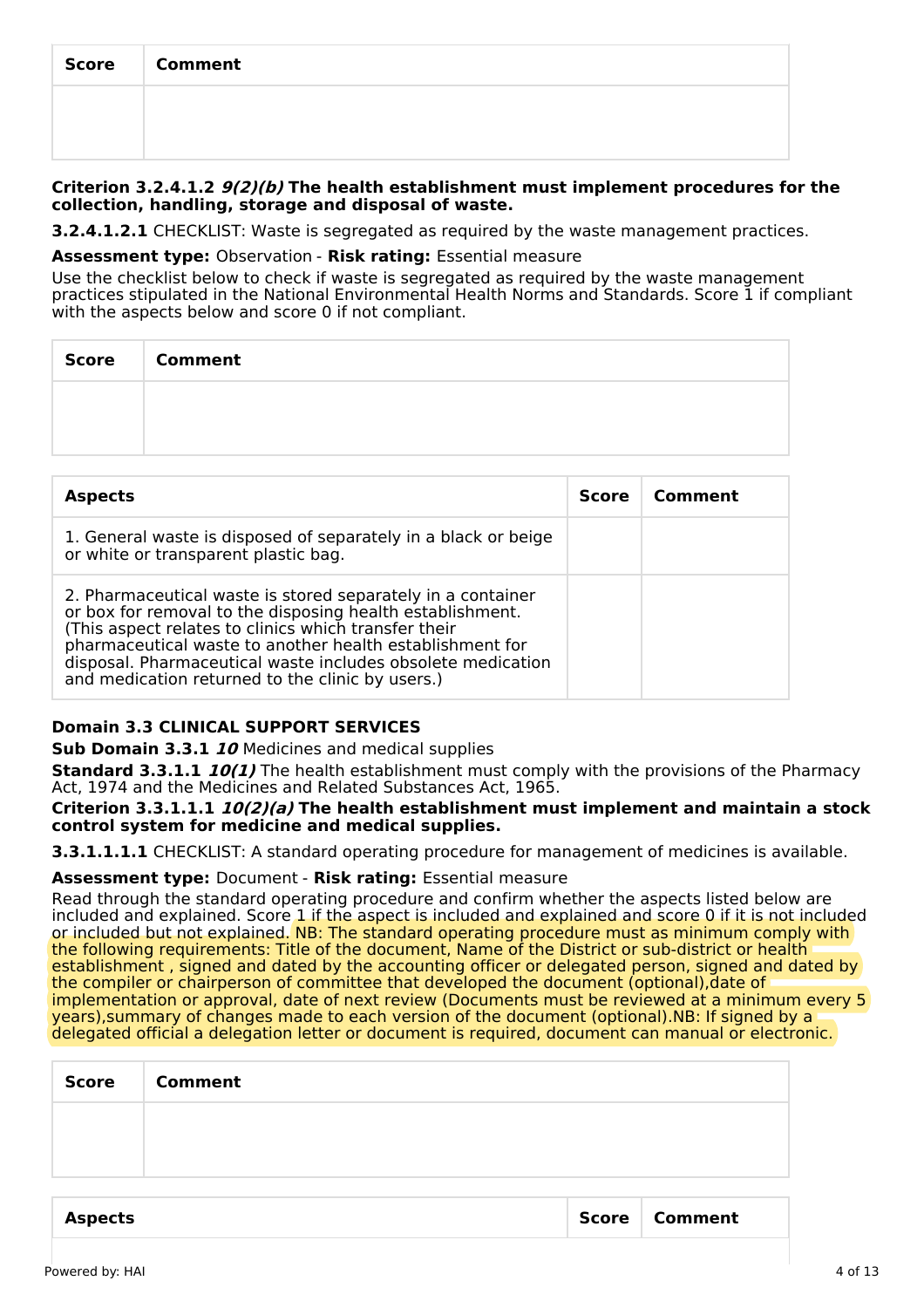**3.3.1.1.1.2** CHECKLIST: The electronic network system for monitoring the availability of medicines is used effectively .

## **Assessment type:** Observation - **Risk rating:** Essential measure

Use the checklist to check whether the electronic network system for monitoring the availability of medicines is used effectively. The electronic systems can include but are not limited to Stock Visibility System (SVS), RX Solutions and JAC. To determine whether the health establishment has reported the availability of medicines as required, visit the website used to view captured medicine availability data, and the Primary Health Care Health Establishment Dashboard associated with it. Score 1 if the aspect is compliant and score 0 if it is not compliant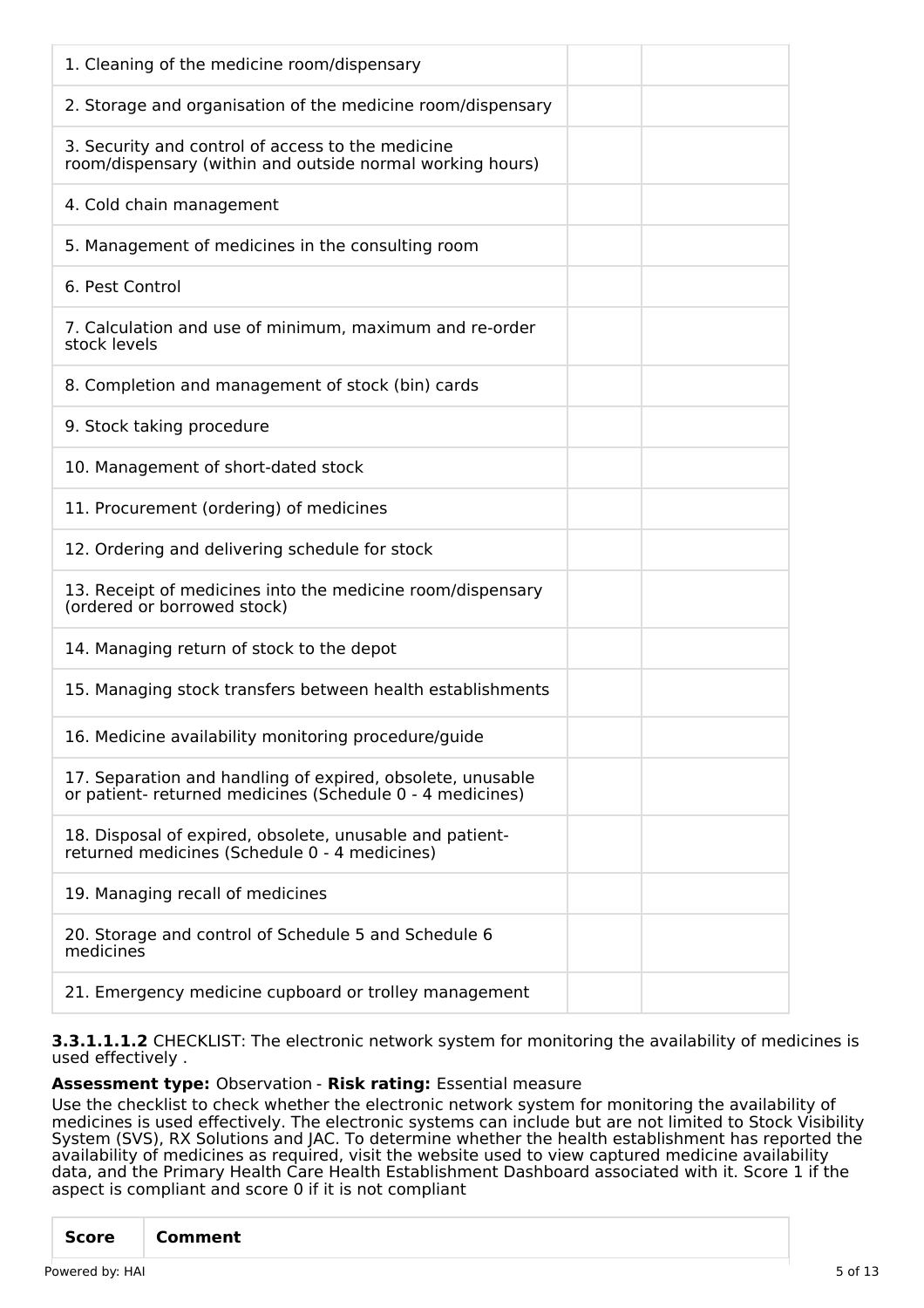| <b>Aspects</b>                                                                                                                                                                                                         | <b>Score</b> | Comment |
|------------------------------------------------------------------------------------------------------------------------------------------------------------------------------------------------------------------------|--------------|---------|
| 1. The health establishment has a functional electronic<br>network system for monitoring the availability of medicines                                                                                                 |              |         |
| 2. The approved list of medicines to be updated is visible in<br>the electronic network system.                                                                                                                        |              |         |
| 3. The capturing device is in good working order.                                                                                                                                                                      |              |         |
| 4. The accessories are in good working order.                                                                                                                                                                          |              |         |
| 5. The capturing device is stored in a lockable unit (only<br>applicable to SVS)                                                                                                                                       |              |         |
| 6. Accessories, which include batteries and a charger, for the<br>device are stored in a lockable unit (only applicable to SVS)                                                                                        |              |         |
| 7. Access to the keys for the unit where the capturing device<br>and its accessories are stored is restricted (only applicable to<br>SVS)                                                                              |              |         |
| 8. In the last seven working days or more this health<br>establishment has not been marked as non-reporting (at the<br>point of assessment)* (SVS cell phone will show last<br>reporting date; only applicable to SVS) |              |         |

**3.3.1.1.1.3** Re-ordering stock levels (min/max and/or re-order levels) are determined for each item on the district/health establishment formulary.

#### **Assessment type:** Document - **Risk rating:** Vital measure

Each item held as stock should have documented minimum, maximum and/or re-order levels. These levels should be recorded on the bin cards or equivalent. The system can be manual or electronic. Not applicable: Never

| <b>Score</b> | <b>Comment</b> |
|--------------|----------------|
|              |                |
|              |                |

**3.3.1.1.1.4** There is evidence that a stock take of medicine was done in the last 12 months.

## **Assessment type:** Document - **Risk rating:** Vital measure

Documented evidence of a formal stock take will be required, i.e. a report indicating that the stock take has been completed in the last 12 months. Report should detail amongst others-expired medicine and its monetary value. Not applicable: Never

| <b>Score</b> | <b>Comment</b> |
|--------------|----------------|
|              |                |
|              |                |

**3.3.1.1.1.5** CHECKLIST: Schedule 5 and 6 medicines in stock correspond with the balance recorded in the register.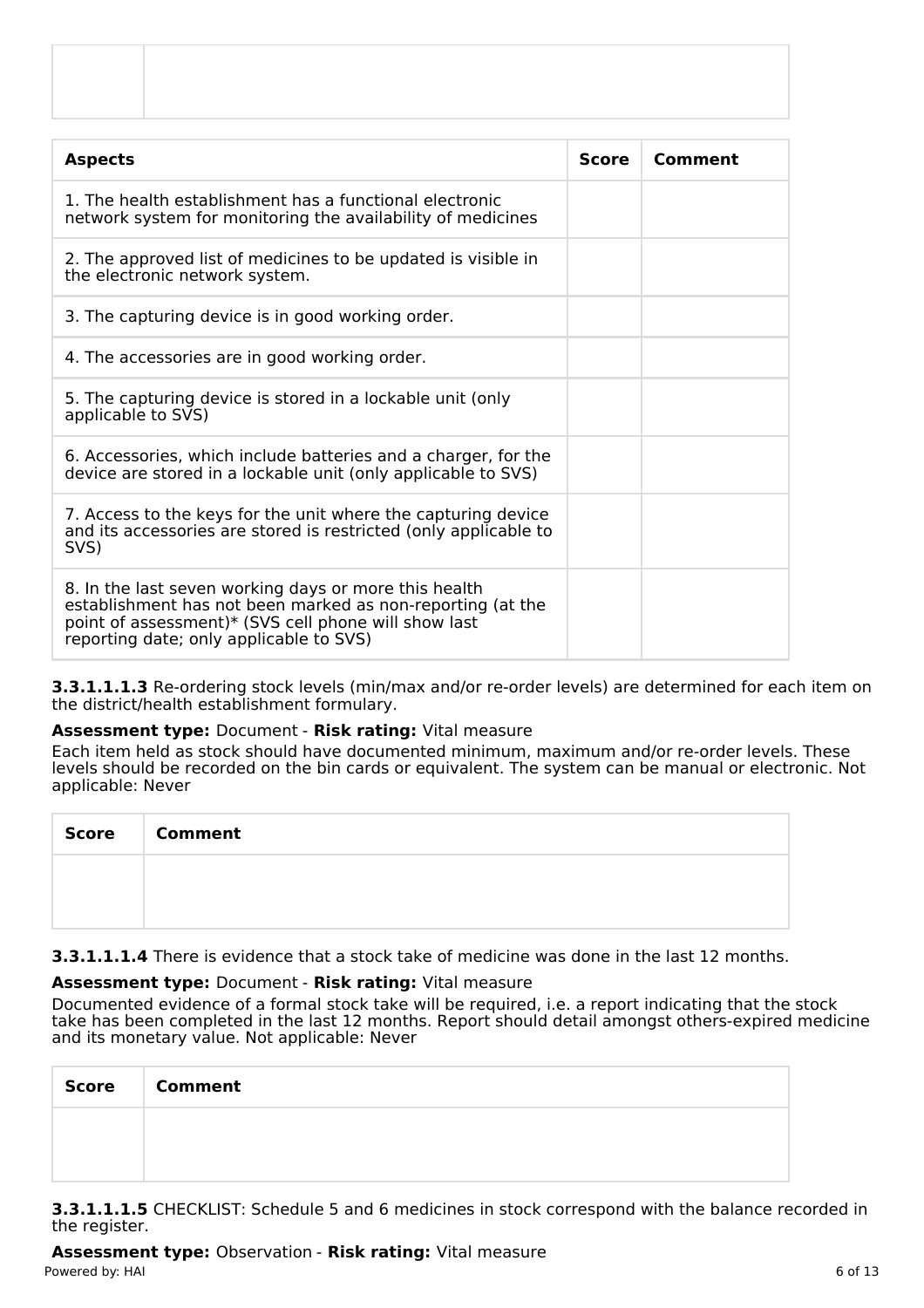Select three medicines from the schedule 5 and 6 medicine cupboard and verify whether the quantity available corresponds with the balance recorded in the register. Score 1 if there is correspondence  $0$  if not. Score not applicable where schedule 5 and 6 medicines are not held in the health establishment.

| <b>Score</b> | <b>Comment</b> |
|--------------|----------------|
|              |                |
|              |                |

| <b>Aspects</b> | Score | <b>Comment</b> |
|----------------|-------|----------------|
| 1. Medicine 1  |       |                |
| 2. Medicine 2  |       |                |
| 3. Medicine 3  |       |                |

## **Criterion 3.3.1.1.2 10(2)(b) The health establishment must ensure the availability of medicines and medical supplies for the delivery of services.**

**3.3.1.1.2.1** CHECKLIST: Medicines on the tracer medicine list are available.

#### **Assessment type:** Observation - **Risk rating:** Vital measure

All clinics must hold stock according to the Tracer Medicine List as a routine. Should medicines be out of stock, substitutions will only be accepted if documented evidence of the recommended substitute from the District pharmacist is available. Alternatively, where tracer medicine list recommends several medicines as equivalent for treatment, substitutions from this list of recommended medicines will be acceptable without a letter from the District pharmacist. Routine use of alternative dosages or formulations will be scored non-compliant. Check in the pharmacy/dispensary to see if the tracer medicines listed below are available. Score 1 if the item is in stock and not expired and 0 if it is not in stock or if it is available but expired.

| Score | <b>Comment</b> |
|-------|----------------|
|       |                |
|       |                |

| <b>Aspects</b>                                                                                                             | <b>Score</b> | Comment |
|----------------------------------------------------------------------------------------------------------------------------|--------------|---------|
| <b>Oral formulations/inhalers</b>                                                                                          |              |         |
| 1. Abacavir 20mg/ml solution or Abacavir 60 mg dispersible<br>tablets or Abacavir/Lamivudine 120/60 mg dispersible tablets |              |         |
| 2. Abacavir 300mg tablets                                                                                                  |              |         |
| 3. Amoxicillin 250mg or 500mg capsules                                                                                     |              |         |
| 4. Amoxicillin 125mg/5ml or 250mg/5ml suspension                                                                           |              |         |
| 5. Azithromycin 250mg or 500mg tablets                                                                                     |              |         |
| 6. Beclomethasone/Budesonide 100 mcg or 200 mcg metered<br>dose inhaler (MDI)                                              |              |         |
| 7. Carbamazepine 200mg tablets or Lamotrigine 25mg<br>tablets                                                              |              |         |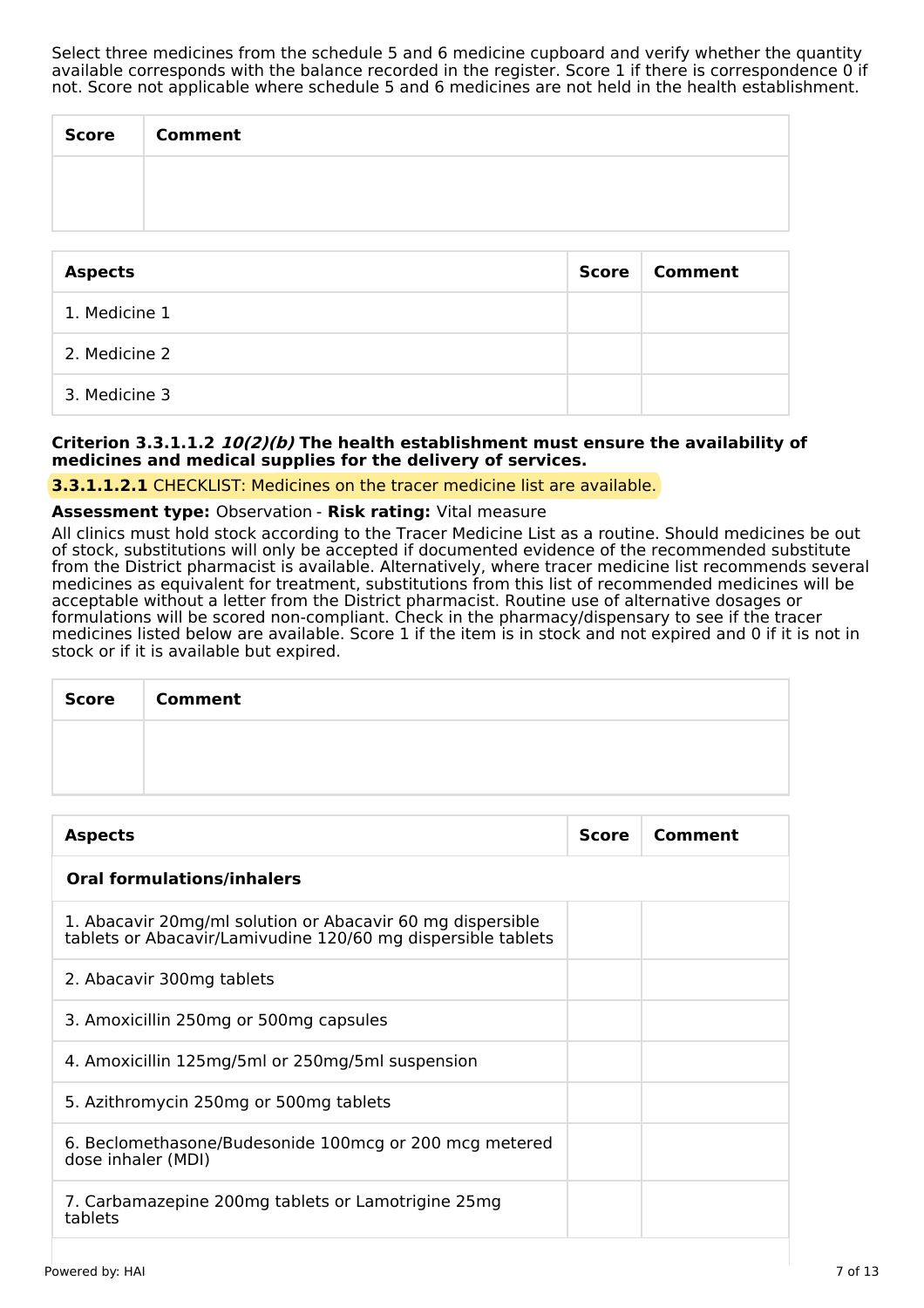| 8. Co-trimoxazole 200/40mg per 5ml suspension                                                                                                                                                                       |
|---------------------------------------------------------------------------------------------------------------------------------------------------------------------------------------------------------------------|
| 9. Co-trimoxazole 400/80mg tablets                                                                                                                                                                                  |
| 10. Dolutegravir 50 mg capsule                                                                                                                                                                                      |
| 11. Enalapril 5mg or 10mg tablets                                                                                                                                                                                   |
| 12. Ethambutol 400mg tablets                                                                                                                                                                                        |
| 13. Ferrous lactate/gluconate liquid/syrup                                                                                                                                                                          |
| 14. Ferrous sulphate (dried) /fumarate tablets providing $\pm$ 55<br>to 65mg elemental iron                                                                                                                         |
| 15. Folic acid 5 mg tablets                                                                                                                                                                                         |
| 16. Hydrochlorothiazide 12.5mg or 25mg tablets                                                                                                                                                                      |
| 17. Ibuprofen 200mg or 400mg tablets                                                                                                                                                                                |
| 18. Isoniazid 100mg tablets                                                                                                                                                                                         |
| 19. Isoniazid 100mg or 300mg tablets                                                                                                                                                                                |
| 20. Lamivudine 10mg/ml syrup/solution                                                                                                                                                                               |
| 21. Lamivudine 150mg tablets                                                                                                                                                                                        |
| 22. Combined oral contraceptive pill containing 30 mcg<br>ethinylestradiol) ethinylestradiol/levonorgestrel or<br>ethinylestradiol/norethisterone or ethinylestradiol/gestodene<br>or ethinylestradiol/norgestimate |
| 23. Lopinavir, Ritonavir 200/50mg tablets or Atazanavir,<br>Ritonavir 300/100mg or Atazanavir 150mg capsules with<br>Ritonavir 100mg capsules                                                                       |
| 24. Lopinavir, Ritonavir 80/20mg/ml solution or Lopinavir,<br>Ritonavir 40/10mg capsules (pellets) or sachets (granules)                                                                                            |
| 25. Metformin 500mg or 850mg tablets                                                                                                                                                                                |
| 26. Methyldopa 250 mg tablets                                                                                                                                                                                       |
| 27. Metronidazole 200mg or 400mg tablets                                                                                                                                                                            |
| 28. Nevirapine 200mg tablets                                                                                                                                                                                        |
| 29. Nevirapine 50mg/5ml suspension                                                                                                                                                                                  |
| 30. Oral rehydration solution                                                                                                                                                                                       |
| 31. Paracetamol 120mg/5ml syrup                                                                                                                                                                                     |
| 32. Paracetamol 500mg tablets                                                                                                                                                                                       |
| 33. Prednisone 5mg tablets or Prednisolone 5mg tablets                                                                                                                                                              |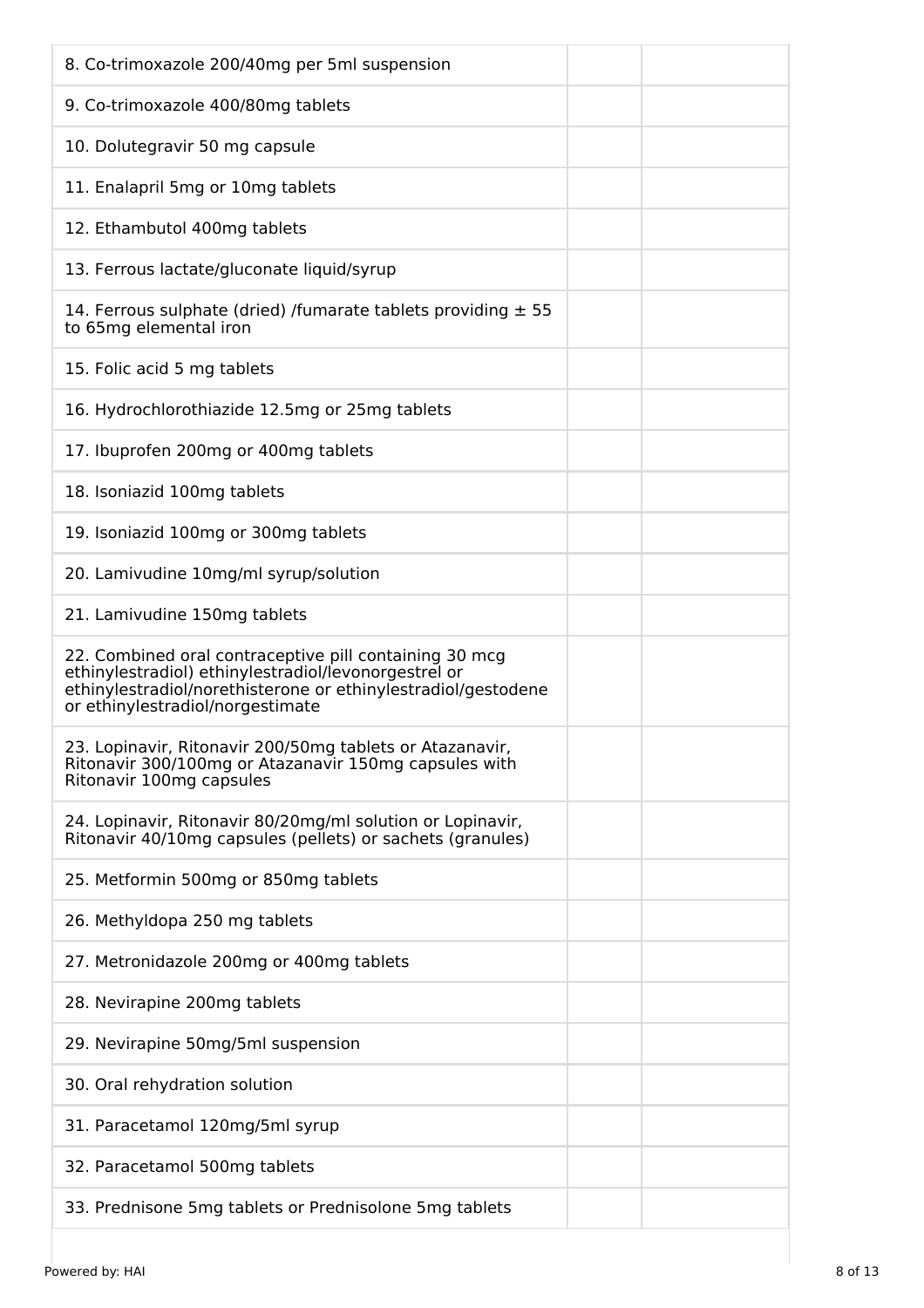| 34. Pyrazinamide 500mg tablets                                                                                                                                         |
|------------------------------------------------------------------------------------------------------------------------------------------------------------------------|
| 35. Pyridoxine 25mg tablets                                                                                                                                            |
| 36. Rifampicin + Isoniazid (RH) 300mg/150mg or 150/75mg<br>tablets                                                                                                     |
| 37. Rifampicin + Isoniazid (RH) 60/60 tablets or Rifampicin +<br>Isoniazid (RH) 75/50 tablets or Rifampicin + Isoniazid (RH) +<br>pyrazinamide (RHZ) 75/50/150 tablets |
| 38. Rifampicin + Isoniazid + pyrazinamide + ethambutol<br>(RHZE) 150/75/400/275 tablets                                                                                |
| 39. Salbutamol 100 mcg MDI                                                                                                                                             |
| 40. Simvastatin 10mg or 20 mg or 40mg tablets                                                                                                                          |
| 41. Tenofovir/emtricitabine/efavirenz 300/200/600mg tablets                                                                                                            |
| 42. Tenofovir/emtricitabine/efavirenz 300/200/600mg tablets                                                                                                            |
| 43. Tenofovir/ lamivudine /dolutegravir 300/300/50mg<br>tablets                                                                                                        |
| 44. Vitamin A 50,000U or 100,000U or 200,000U capsules                                                                                                                 |
| 45. Zidovudine 50mg/5ml, 200 ml suspension                                                                                                                             |
| <b>Injections</b>                                                                                                                                                      |
|                                                                                                                                                                        |
| 46. Benzathine benzylpenicillin 1.2MU or 2.4MU vial                                                                                                                    |
| 47. Ceftriaxone 250mg or 500mg or 1g vials                                                                                                                             |
| 48. Medroxyprogesterone acetate 150mg/ml or<br>Norethisterone 200mg/ml injections                                                                                      |
| 49. Gentamicin 80mg/2ml ampoule or Fosfomycin 3g<br>granules                                                                                                           |
| <b>Topicals</b>                                                                                                                                                        |
| 50. Chloramphenicol 1%, ophthalmic ointment                                                                                                                            |
| Refrigerator                                                                                                                                                           |
| 51. BCG vaccine                                                                                                                                                        |
| 52. Insulin, short acting                                                                                                                                              |
| 53. Measles vaccine                                                                                                                                                    |
| 54. Hexavalent: DTaP-IPV-HB-Hib vaccine                                                                                                                                |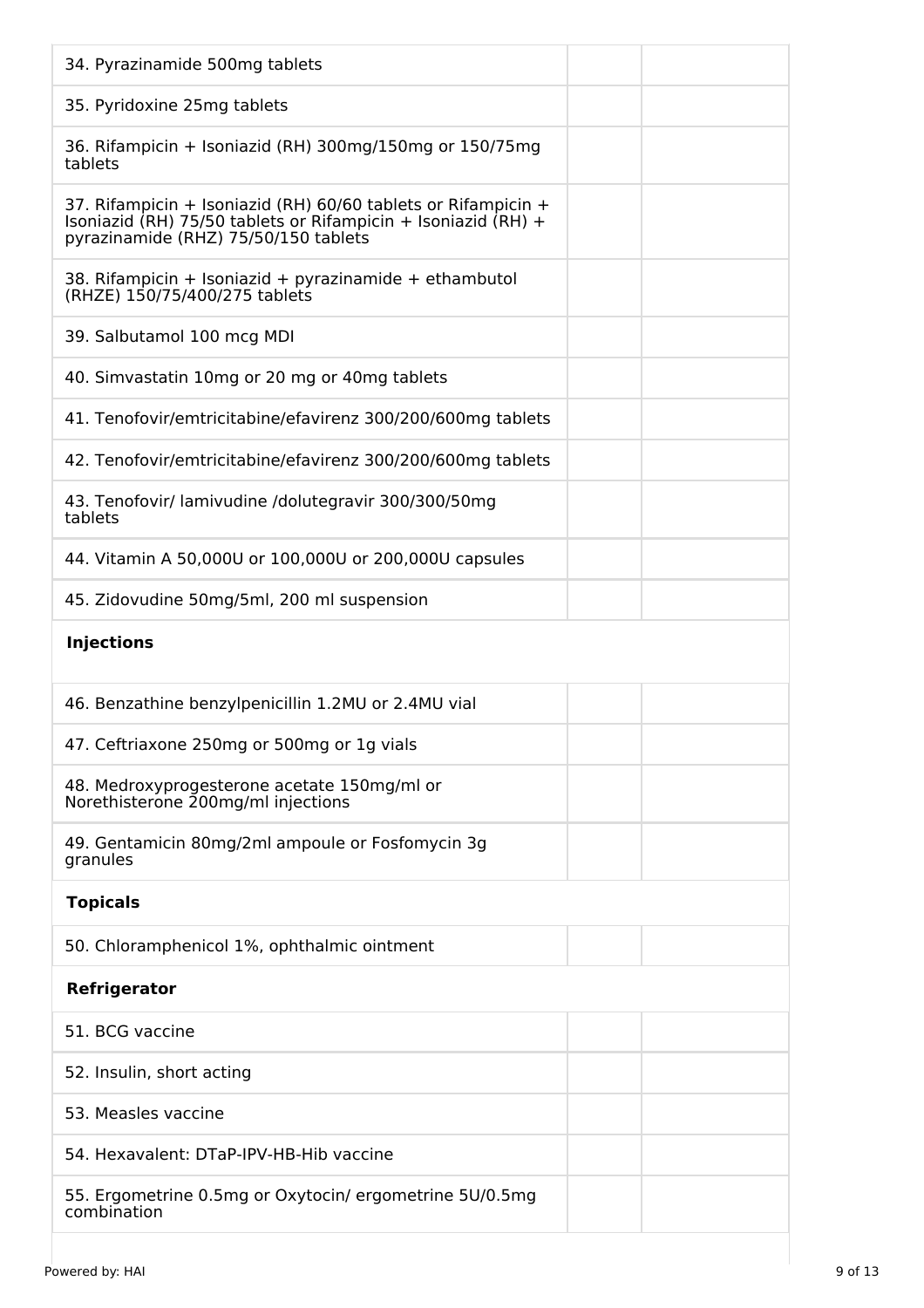| 56. Pneumococcal Conjugated Vaccine (PCV)                                                                            |
|----------------------------------------------------------------------------------------------------------------------|
| 57. Polio vaccine (oral)                                                                                             |
| 58. Rotavirus vaccine                                                                                                |
| 59. Tetanus toxoid (TT) vaccine                                                                                      |
| <b>Emergency medicine</b>                                                                                            |
| 60. Activated Charcoal                                                                                               |
| 61. Adrenaline 1mg/ml (Epinephrine) 1ml ampoule                                                                      |
| 62. Amlodipine 5mg or 10mg tablets                                                                                   |
| 63. Artesunate 60mg injection*** (Required for health<br>establishments, where there is a permanent Doctor)          |
| 64. Aspirin 100mg or 300mg tablets                                                                                   |
| 65. Atropine 0.5mg or 1mg ampoule                                                                                    |
| 66. Calcium Gluconate 10% 10ml ampoule                                                                               |
| 67. 50% dextrose (20ml ampoule or 50ml bag) or 10%<br>dextrose 1L solution                                           |
| 68. Furosemide 20mg or 10mg/2ml ampoule                                                                              |
| 69. Hydrocortisone 100mg/ml or 200mg/2ml vial                                                                        |
| 70. Ipratropium 0.25mg/2ml or 0.5mg/2ml Unit dose vial for<br>nebulisation                                           |
| 71. Lidocaine/Lignocaine IM 1% or 2% 20ml vial                                                                       |
| 72. Magnesium sulphate 50%, 1g/2ml ampoule (minimum of<br>14 ampoules required for one treatment)                    |
| 73. Midazolam (1mg/ml 5ml ampoule or 5mg/ml 3ml<br>ampoule) or Diazepam 5mg/ml 2ml ampoule                           |
| 74. Naloxone 0.4mg/1ml 1 ml ampoule****( Only required at<br>midwife obstetric units; **)                            |
| 75. Nifedipine 5mg or 10mg capsules                                                                                  |
| 76. Neonatalyte 200ml solution                                                                                       |
| 77. Paediatric solution e.g. 1/2 strength Darrows (200ml or<br>500ml) solution                                       |
| 78. Prednisone 5 mg tablets or Prednisolone tablets                                                                  |
| 79. Promethazine 25mg/2ml or 25mg/1ml ampoule                                                                        |
| 80. Short acting sublingual nitrates e.g. glyceryl trinitrate SL<br>or isosorbide dinitrate sublingual, 5 mg tablets |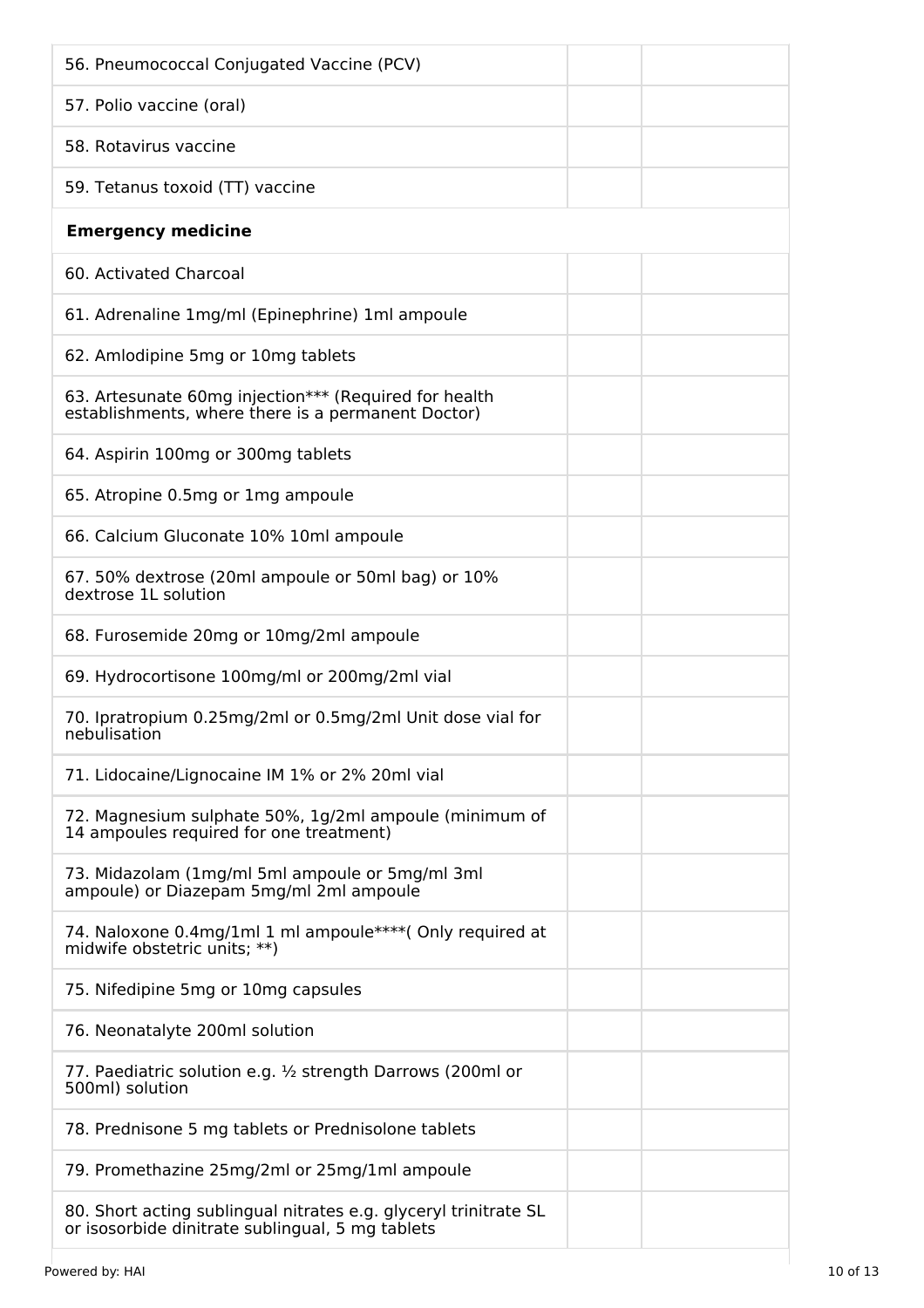| 81. Salbutamol 0.5% 20ml nebulising solution or<br>2.5mg/2.5ml or 5mg/2.5ml Unit dose vial for nebulisation or<br>Salbutamol 100 mcg MDI |  |
|------------------------------------------------------------------------------------------------------------------------------------------|--|
| 82. Sodium chloride 0.9% 1L solution                                                                                                     |  |
| 83. Streptokinase 1.5 MIU injection** (Only required at<br>midwife obstetric units; **)                                                  |  |
| 84. Thiamine 100mg/ml 10ml vial                                                                                                          |  |

**3.3.1.1.2.2** CHECKLIST: Three scripts in the Dispensary are correlated with the medicines dispensed to ensure that all medicines were received as prescribed.

#### **Assessment type:** Patient record audit - **Risk rating:** Vital measure

Select three user scripts in the Dispensary and check whether medicines were dispensed against this script. If all medicines as prescribed were dispensed, then score 1. If a user has not received all the medicines as prescribed, score 0. Score not applicable if dispensing is done exclusively in the consulting rooms.

| Score | <b>Comment</b> |
|-------|----------------|
|       |                |
|       |                |

| <b>Aspects</b> | <b>Score</b> | <b>Comment</b> |
|----------------|--------------|----------------|
| 1. User 1      |              |                |
| 2. User 2      |              |                |
| 3. User 3      |              |                |

#### **3.3.1.1.2.3** CHECKLIST: The temperature of the Dispensary/Medicine room is maintained within the safety range.

#### **Assessment type:** Observation - **Risk rating:** Vital measure

Use the checklist below to check whether the temperature in the Dispensary/Medicine room is maintained between 15 - 25 degrees Celsius. Score 1 if compliant with the aspect listed below and score 0 if not compliant.

| <b>Score</b> | <b>Comment</b> |
|--------------|----------------|
|              |                |
|              |                |

| <b>Aspects</b>                                                                                                                                                                                                                                     | <b>Score</b> | Comment |
|----------------------------------------------------------------------------------------------------------------------------------------------------------------------------------------------------------------------------------------------------|--------------|---------|
| 1. There is at least one functional room thermometer                                                                                                                                                                                               |              |         |
| 2. The temperature of the Dispensary/Medicine room is<br>recorded daily (This is to assess if the health establishment<br>consistently monitors the room temperature. Request<br>temperature monitoring sheets from the previous three<br>months.) |              |         |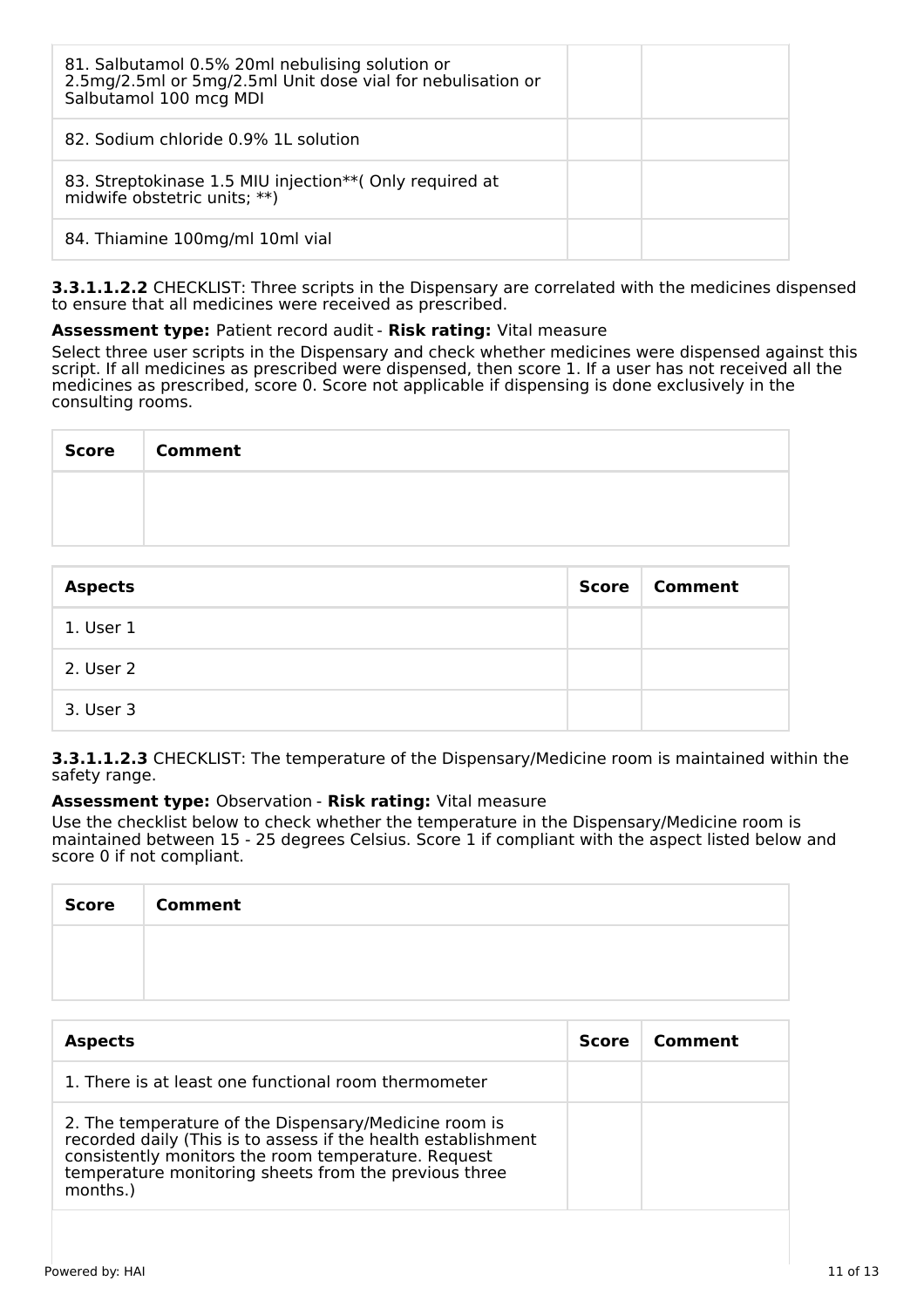| 3. The temperature of the Dispensary/Medicine room is<br>maintained between 15 - 25 degrees Celsius |  |
|-----------------------------------------------------------------------------------------------------|--|
|-----------------------------------------------------------------------------------------------------|--|

# **3.3.1.1.2.4** CHECKLIST: Cold chain procedure for vaccines is maintained.

## **Assessment type:** Observation - **Risk rating:** Vital measure

Use the checklist below to check whether the cold chain for vaccines is maintained. Score 1 if compliant with the aspect below and score 0 if not compliant.

| Score   Comment |
|-----------------|
|                 |
|                 |

| <b>Aspects</b>                                                                                                       | <b>Score</b> | Comment |
|----------------------------------------------------------------------------------------------------------------------|--------------|---------|
| 1. The health establishment has a vaccine or medicine<br>refrigerator with a thermometer                             |              |         |
| 2. The temperature of the refrigerator is recorded twice daily,<br>seven hours apart (check three month's record)    |              |         |
| 3. The temperature of the refrigerator is maintained between<br>2 and 8 degrees Celsius (check three month's record) |              |         |
| 4. There is a cooler box for storage of vaccines if needed.                                                          |              |         |
| 5. Ice packs are available for use as needed.                                                                        |              |         |
| 6. There is a functional thermometer for use in the cooler box                                                       |              |         |

**3.3.1.1.2.5** The register for schedule 5 and 6 medicines is completed correctly.

## **Assessment type:** Document - **Risk rating:** Vital measure

Accurate, comprehensive recording of administration and dispensing of Schedule 5 and 6 medicines is a legal requirement and must be done in accordance with the applicable legislation. All columns in the provided registers must be comprehensively completed. Any omitted information noted during the review of the register will result in a non-compliant score. The inspector must confirm that all sections of the register have been completed correctly. If any of the columns have not been completed, this measure will be scored 0. Not applicable: Where schedule 5 and 6 medicines are not held at the health

| <b>Score</b> | <b>Comment</b> |
|--------------|----------------|
|              |                |
|              |                |

## **Domain 3.5 FACILITIES AND INFRASTRUCTURE**

**Sub Domain 3.5.1 14** Management of buildings and grounds

**Standard 3.5.1.1 14(1)** The health establishment and their grounds must meet the requirements of the building regulations.

**Criterion 3.5.1.1.1 14(2)(d) The health establishment must as appropriate for the type of buildings and grounds of the establishment have ventilation systems that maintain the inflow of fresh air, temperature, humidity and purity of the air within specified limits set for different service areas such as theatres, kitchen and isolation units.**

**3.5.1.1.1.1** The Dispensary/Medicine Room has a functional air conditioner.

#### **Assessment type:** Observation - **Risk rating:** Vital measure

Observe if the air conditioner switches on and off and provides cold/cool air to the room in accordance with the temperature setting. Not applicable: Never